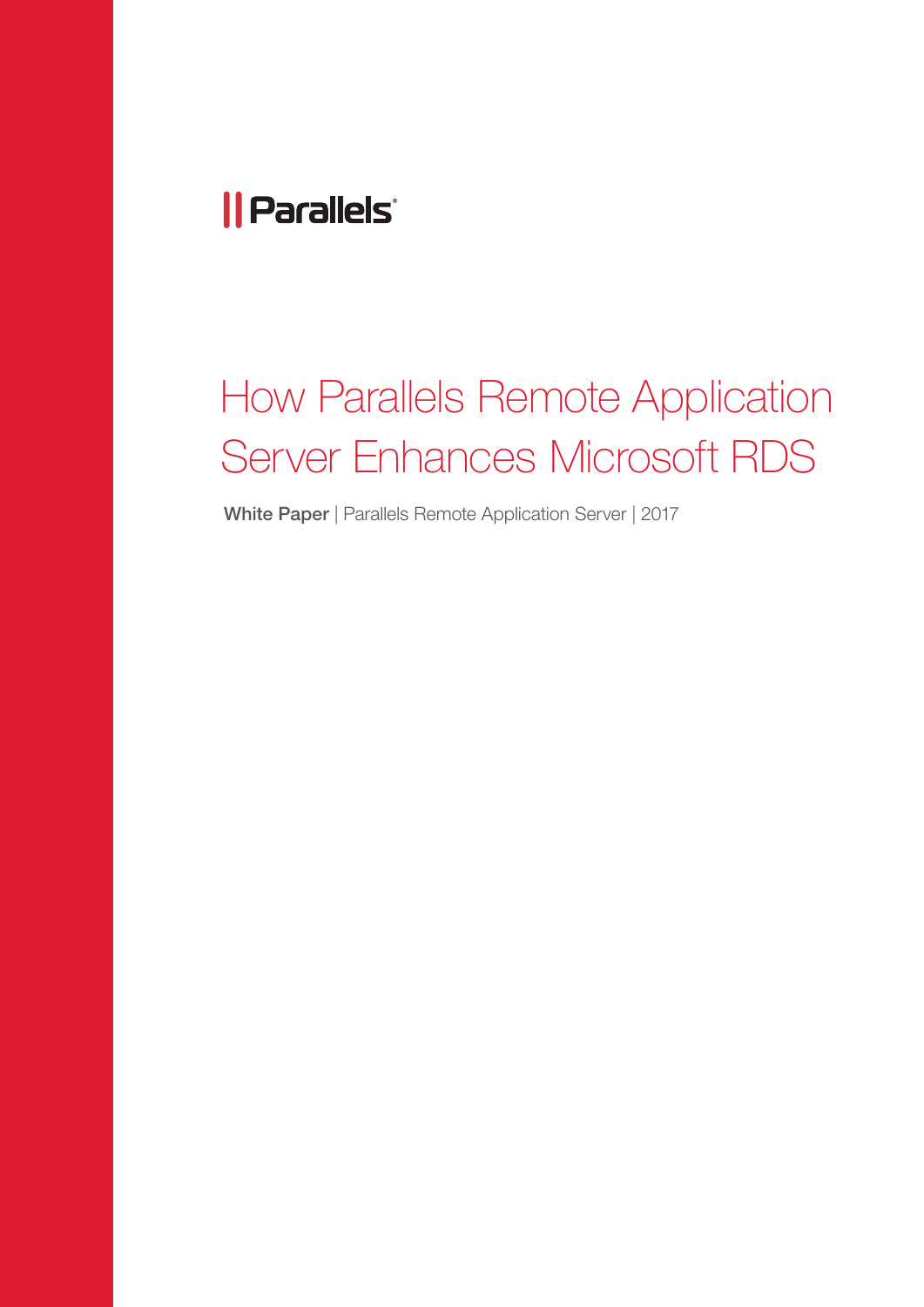## Table of Contents

| How Parallels Remote Application Server Enhances Your Microsoft RDS Infrastructure  5                      |  |
|------------------------------------------------------------------------------------------------------------|--|
| Parallels Remote Application Server Enhances the Process of Installing & Setting Up Your RDS Environment 5 |  |
|                                                                                                            |  |
|                                                                                                            |  |
|                                                                                                            |  |
|                                                                                                            |  |
|                                                                                                            |  |
|                                                                                                            |  |
|                                                                                                            |  |
|                                                                                                            |  |
|                                                                                                            |  |
|                                                                                                            |  |
| How Parallels Remote Application Server Enhances Virtual Desktop Publishing and VDI Solutions  8           |  |
|                                                                                                            |  |
|                                                                                                            |  |
|                                                                                                            |  |
|                                                                                                            |  |
|                                                                                                            |  |
|                                                                                                            |  |
| Parallels Remote Application Server Makes Load Balancing, High Availability, and Scalability Easy  9       |  |
|                                                                                                            |  |
|                                                                                                            |  |
|                                                                                                            |  |
| Parallels Remote Application Server Enhances the Security of Your RDS Infrastructure 10                    |  |
|                                                                                                            |  |
|                                                                                                            |  |
|                                                                                                            |  |
| Use Parallels Remote Application Server to Enhance Your Microsoft RDS Infrastructure  11                   |  |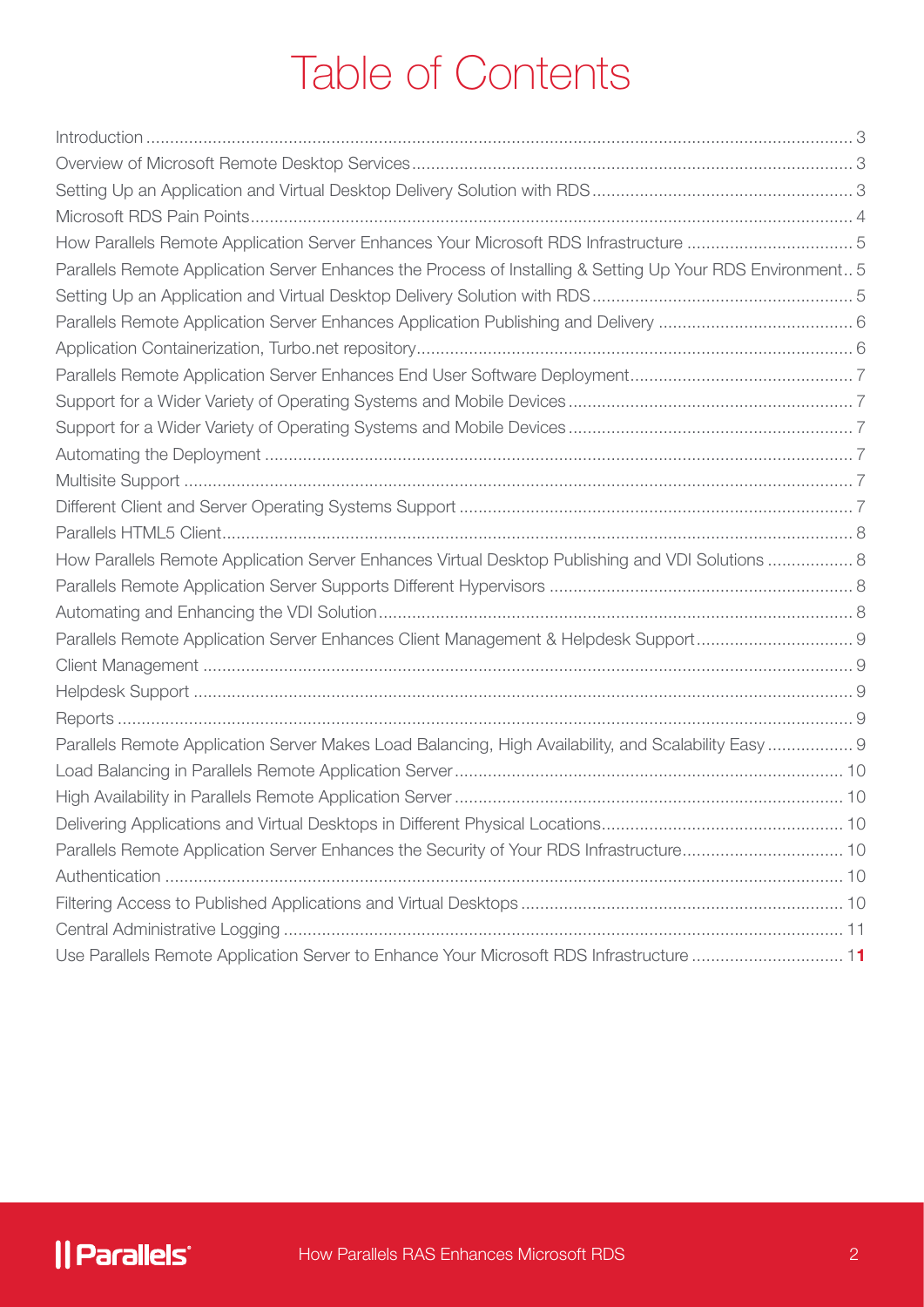#### Introduction

In 2001, Microsoft<sup>®</sup> introduced the RDP protocol, a proprietary protocol that allowed users to access an operating system's desktop remotely. Since then, Microsoft has come a long way, developing Remote Desktop Services to facilitate remote desktop access. Formerly known as Terminal Services, RDS consists of a number of tools and services that allow businesses to build an application and virtual desktop delivery solution that their users can access remotely.

However, the Microsoft RDS solution leaves a lot to be desired. This white paper looks at the pain points of Microsoft RDS solutions, and how systems administrators can use Parallels® Remote Application Server to enhance their RDS infrastructure and provide the functionality their businesses need to give their users the flexibility they need to be more productive.

#### Overview of Microsoft Remote Desktop Services

Depending on the environment and the business requirements, RDS can be set up either as Session Host, which is commonly used for publishing applications (RemoteApp), or as a Virtualization Host, commonly used for publishing desktops (VDI). Microsoft RDS can also be set up as a combination of both. Since the launch of Windows Server® 2008 and until the currently Windows Server 2016, the offerings under

the Microsoft Remote Desktop Services (RDS) banner have been made up of a suite of different server role services, mainly consisting of the following:

- Remote Desktop Session Host: The server that hosts Windows-based programs or the full Windows® desktop for Remote Desktop Services clients. Users can connect to an RD Session Host server to run programs, save files, and even use network resources. Users can access an RD Session Host server from within a corporate network or from the Internet by using Remote Desktop Connection or by using RemoteApp.
- Remote Desktop Virtualization Host: An RD Virtualization Host integrates with Hyper-V® to provide virtual machines (VMs) by using RemoteApp and Desktop Connection. An RD Virtualization Host can be configured so that each user in your organization is assigned a unique VM, or so that users are redirected to a shared VM pool where a VM is dynamically assigned.
- Remote Desktop Licensing: This server manages the Remote Desktop Services client access licenses that are required for each device or user that connects to a Remote Desktop Session Host server.
- Remote Desktop Connection Broker: This role service allows users to reconnect to their existing sessions in a load-balanced RD Session Host server farm. This prevents a user with a disconnected session from being connected to a different RD Session Host server in the farm and starting a new session. It also enables systems administrators to evenly distribute the session load among RD Session Hosts.
- Remote Desktop Web Access: This server enables users to access the RemoteApp and Desktop Connection features through the Start menu on a computer that is running Windows 7, or through a web browser. RemoteApp and Desktop Connection provides a customized view of RemoteApp programs and virtual desktops to users. RD Web Access also includes Remote Desktop Web Connection, which enables users to connect remotely from a web browser to the desktop of any computer to which they have Remote Desktop access
- Remote Desktop Gateway: This server enables authorized remote users to connect to resources on an internal corporate network, from any Internet-connected compatible device. Typically it is placed at the edge of a corporate network to analyze incoming requests with filters defined in a Network Policy Server.

#### Setting Up an Application and Virtual Desktop Delivery Solution with RDS

On its own, the Remote Desktop Session Host only allows users to connect to the server remotely and access its desktop and installed applications. To set up a connection broker infrastructure with RDS systems, administrators must install and micromanage all of the roles mentioned above.

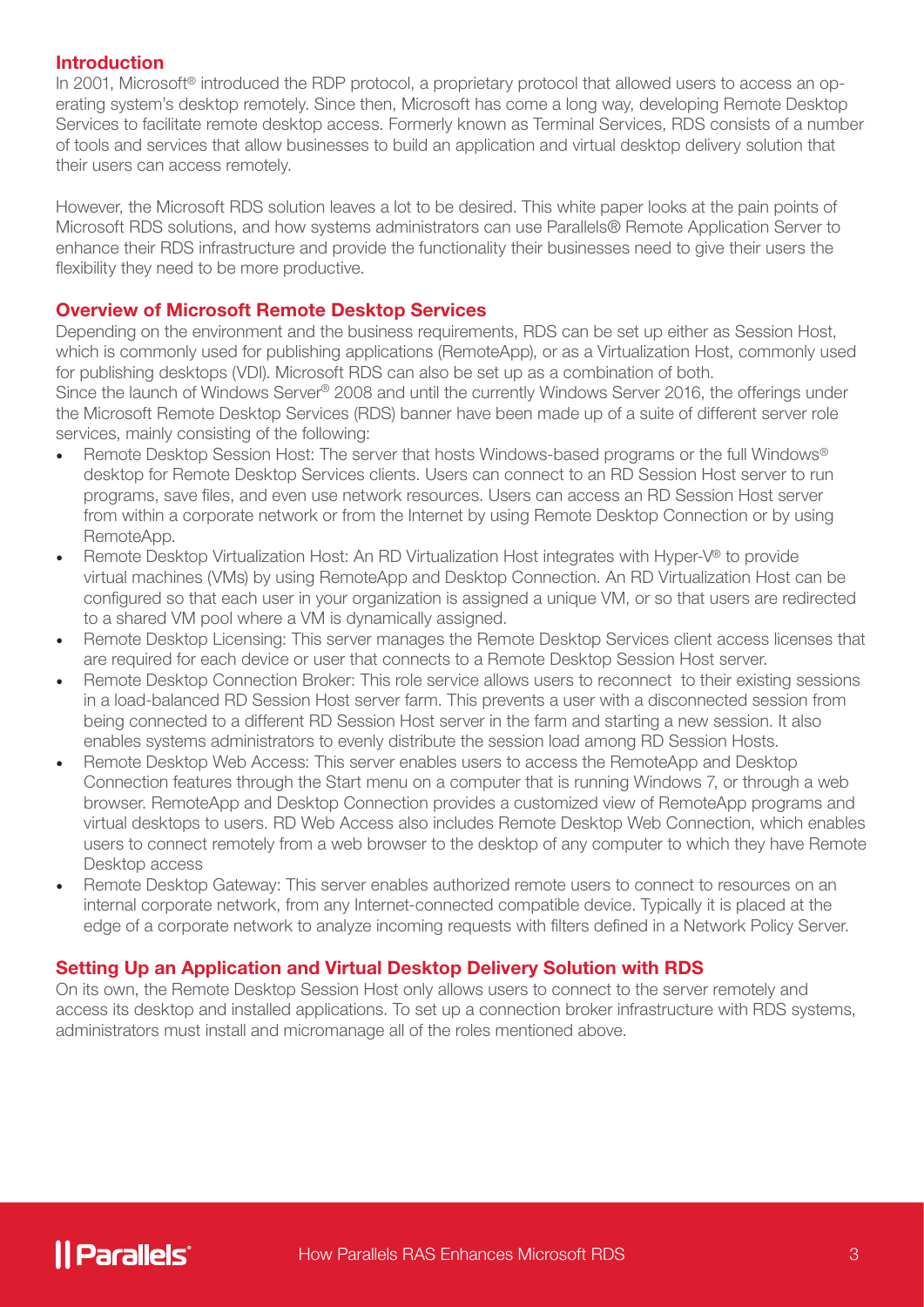#### Microsoft RDS Pain Points

Server (TS) Load Balancing: In order to deliver remote desktops and applications, it is necessary to have at least two session groups (more servers). The Remote Desktop connection broker manages the distribution between the different servers in the farm. Unfortunately, it has limited capability, only allowing the distribution of the connections based on session count and server weight. RDS Brokers redirect incoming user requests to the server with the least user session count in that moment, regardless of the server load. This user brokering criteria could cause degradation of user experience due to lack of hardware resources such as CPU power and memory.

Gateway Load Balancing: Network Load Balancing (NLB) or DNS Round Robin can be used to load balance the network traffic among multiple gateways. Both are very simple and none of them track the health of the gateway service. If a gateway fails, NLB or DNS Round Robin cannot detect the failure and will still route requests to that gateway which degrades the user access service. To achieve true load balancing Azure Load Balancer or any other third-party solution is required.

Non-Windows client: Microsoft RDS does not have a Linux® client by itself that could deliver applications and desktops to Linux OS-based workstations or thin clients. It's true that many Linux RDP clients can be found but none of them include complete RDS access features. Nowadays, the only option for IT administrators looking for wider client support is to look for third-party solutions on top of RDS. As such, businesses looking to move toward the adoption of a multi- platform approach can do so by delivering resources through HTML5 compatible browsers that can be immediately accessed from any device.

Lack of administrative automation: Remote application servers are unlike most servers in the datacenter in that regular users are given direct access. For this reason, remote application servers require extra administrative attention if they are to successfully deliver virtual desktops and applications. Such attention warrants automation, particularly as the size and complexity increases. In order to offer the native feeling of locally installed applications, the application delivered needs to have automatically configured features such as session prelaunch automation.

Difficult to install, update and set up: The process of installing and setting up a virtual desktop and application delivery solution with Microsoft RDS is lengthy and complex. It requires systems administrators to install and configure several different servers and server roles, and to install additional software to support the setup. Because of the complexity this process, systems administrators have to be very well versed in this technology:

- A VDI setup and a RemoteApp setup require different installation service roles -Remote Desktop Virtualization Host (RDVH) and Remote Desktop Session Host (RDSH)-. In addition, RDVH is only compatible with Microsoft Hyper-V, and due to this limitation, many IT organizations are looking for a more comprehensive approach that includes VDI delivery from other hypervisors. For businesses requiring wider application and desktop deployment, RDS is not able to offer a single point of reference that can adequately service the IT requirements of the organization.
- Each RDS component should be installed separately. Microsoft offers the "Quick Start" option in the RDS installation wizard but it is not a suitable option for real-world setups: It installs the three main RDS roles (Broker, Web and Session Host) on a single server and automatically builds basic application collection for the host server.
- Some of the roles need to be reinstalled in an upgrade process. There is no direct in-place migration from some OS versions with RDS installed. For instance, upgrades to Windows Server 2016 are supported only from Windows Server 2012 R2 and Windows Server 2016 TP5.
- Although RDS is "cloud ready", Microsoft has discontinued Azure Remote App in favor of Citrix virtualization technologies – Citrix Essentials.

Difficult to manage: A Microsoft RDS solution is made up of several different software components. IT administrators have to individually configure every component via different management consoles, and by logging in to different servers. Thus, managing the whole setup can be a daunting process because:

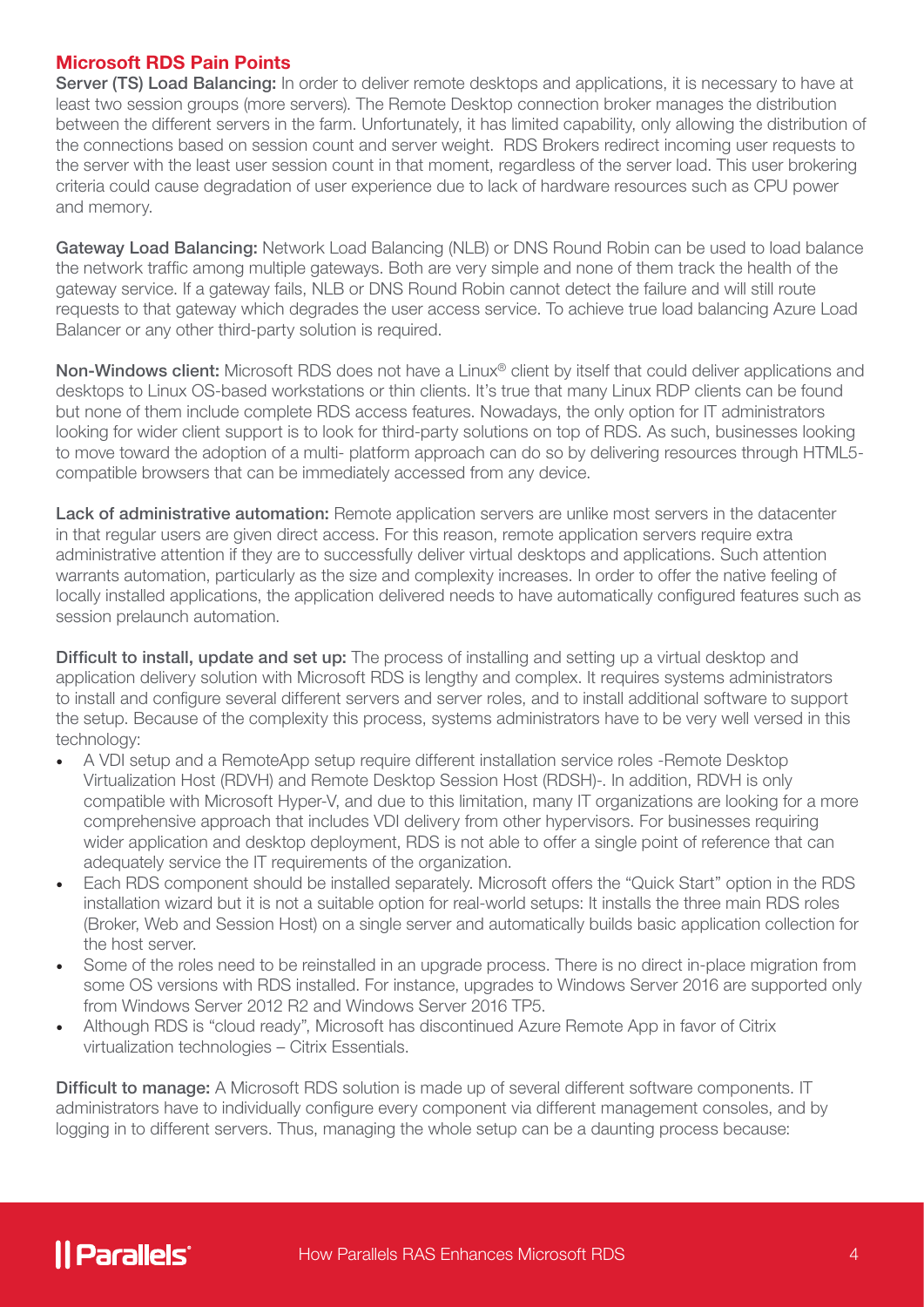- The Microsoft RDS solution does not have centralized logging or client management solutions, so it is difficult for systems administrators to troubleshoot non-user-related problems or have complete control of the end user terminal and what the users can access.
- A client manager tool is not available. Third-party solutions have to be acquired, configured, and maintained.
- Microsoft RDS does not include an application publishing verification tool or a server group scheduler for maintenance operations. This does not allow IT administrator to ensure robustness of the virtualization solution during user access.
- RemoteApp published applications or published desktops can be only be filtered by user or group. RDS does not include any built-in solution if additional filtering criteria is needed (client source IP, coming from gateway…).
- Microsoft does not include a centrally managed backup solution for a RDS environment. Separate procedures need to be followed in order to back up all different installed role services and databases if are used for high availability.

**Difficult to scale up:** To scale up a Microsoft RDS infrastructure or configure load balancing and high availability features, systems administrators need to install and configure additional software components such as the Microsoft NLB, Microsoft Failover Cluster and Microsoft SQL Server and have to incur additional license cost. If a high availability solution is required for the Remote Desktop Connection Broker (RDCB) an SQL Server should be installed (clustered instance or always on). In addition, if three or more connection brokers are required, these servers must be installed in Windows 2016 Server Edition. Prior server versions only support up to two connection brokers.

Version Interoperability: One of the biggest problems of Microsoft RDS is the compatibility issues among their different role services. Details of the most important ones can be found below:

- Windows Server 2016 is backward compatible for WebAccess, Gateway, Connection Broker and License Server. This means that for instance, a Windows 2012 R2 Session Host can connect to a Windows 2016 Connection Broker, but not vice versa.
- All Session Hosts in a collection need to be at the same Operating System (OS) level. Different OS version servers require different session hosts collections.
- In a high availability setup, all Connection Brokers should be at the same OS level.
- License Server must be at least at the same OS level as RD Session Host. A License Server can process CALs from all previous versions of Windows Server but it can't for newer versions.

Limited Guest Operating Systems: In a VDI deployment through Remote Desktop Virtualization Hosts, not all guest operating systems are supported. A Windows Server 2016 RD Virtualization Host server just support the following guest OSs: Windows 10 Enterprise, Windows 8.1 Enterprise, Windows 8 Enterprise and Windows 7 SP1 Enterprise. RDS does not support integrated Remote PC, therefore it is not possible to publish applications from a machine running a client operating system.

#### How Parallels Remote Application Server Enhances Your Microsoft RDS Infrastructure

Parallels Remote Application Server is an application and virtual desktop delivery solution that allows systems administrators to create a private cloud from which they can centrally manage the delivery of applications, virtual desktops, and business-critical data.

Parallels Remote Application server is well known for its ease of use, low license costs, and feature list. This section highlights some of the enhancements Parallels Remote Application Server offers when used in conjunction with the Microsoft RDS solution.

#### Parallels Remote Application Server Enhances the Process of Installing & Setting Up Your RDS Environment

Even in the early stages of planning, Parallels Remote Application Server has a lot to offer. Parallels Remote Application Server allows businesses to set up an application and virtual desktop delivery solution in just a few minutes, thanks to the following features:

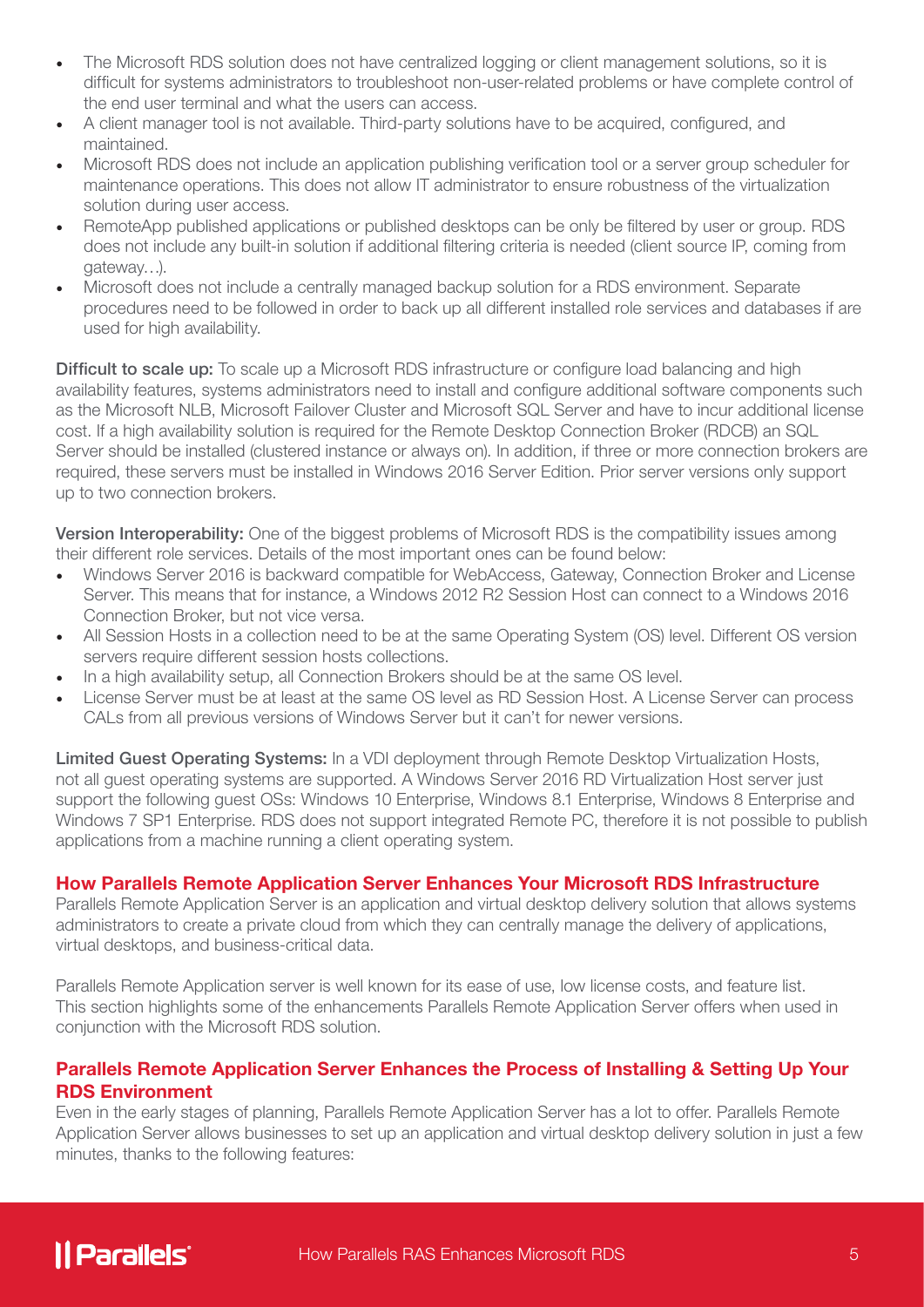Straightforward licenses: Parallels Remote Application Server licensing is priced per concurrent user. All the components needed to build a scalable and high-availability application and virtual desktop solution are included in the license, thus one does not have to buy additional licenses for additional components, like when building a solution with Microsoft RDS.

Simple Wizard-based installation: Parallels Remote Application Server is installed through a standard MSI file, and the user is guided through a wizard that greatly simplifies the installation process. Any additional components that need to be installed can be installed from the same installation file.

Centralized configuration console: To manage, monitor, and scale up the Parallels Remote Application Server farm systems administrators only have to use a single interface, the Parallels Remote Application Server configuration console. Even when installing new components or configuring a multisite environment, systems administrators do not need to log in to other remote servers. The ability to manage everything from a central location gives systems administrators more control over the farm.

Auto-configuration of Terminal Servers: Systems administrators do not have to install and configure any server roles. Parallels Remote Application Server automatically installs the server roles that are needed, such as the Remote Desktop Session Host on the servers from where applications and desktops are published.

Easy management of Remote Desktop Session Hosts (RDSH) and Sessions: In Parallels RAS, administrators can use the scheduler to specify when to reboot or temporarily disable a server or a group of servers, making it much easier to maintain the servers or upgrade applications. Also, the Session Management in the RAS Console collects information about user sessions' running processes, allowing administrators to supervise users and even remotely kill a specific process or processes, for instance to unfreeze a user session.

Requires less hardware resources: Parallels Remote Application Server is a very low-resource application and virtual desktop delivery solution, meaning that it can be installed and run on a single server. No database servers are required for a high availability solution which also means no extra license costs.

#### Parallels Remote Application Server Enhances Application Publishing and Delivery

- Parallels Remote Application Server uses Microsoft's own Remote Desktop Protocol and RDS role to publish applications. Parallels Remote Application Server enhances these features through its own set of application publishing features and management tools, which allows systems administrators to provide a better experience for their users. With Parallels Remote Application Server systems administrators can:
- Publish applications which are installed in different paths on different servers, allowing them to publish any type of application, even if it is custom or legacy. The access to published applications can be verified prior to making the applications available to the end user, ensuring resources are available in the specified path.
- Monitor the usage of published applications and limit the number of instances, or when it can be launched by users. This allows administrators to control the infrastructure's resources, all while ensuring that all software licenses are respected and controlled so that users can access resources without the risk of violating laws or the applications not being functional.
- Easily implement filtering rules to restrict access to published applications using a variety of criteria. Systems administrators can restrict access to an application by user or group, MAC or IP address, client software, gateway, and more, for a segregated and secure stream.
- Publish legacy applications from desktop operating systems. Many businesses, big or small, use certain legacy applications that only run on Windows proprietary desktop computers such as Windows 7, 8, and 10. With Parallels Remote Application Server, administrators can easily publish legacy and any other type of application from desktop operating systems.

#### Application Containerization, Turbo.net repository

Some applications may not be designed for multi-session environments and fail to launch if there is another instance of the application already running on the server. With the integration of the Turbo.net repository, Parallels Remote Application Server prevents such limitations because applications run in an isolated virtual environment called container, eliminating installation procedures, conflicts and dependencies.

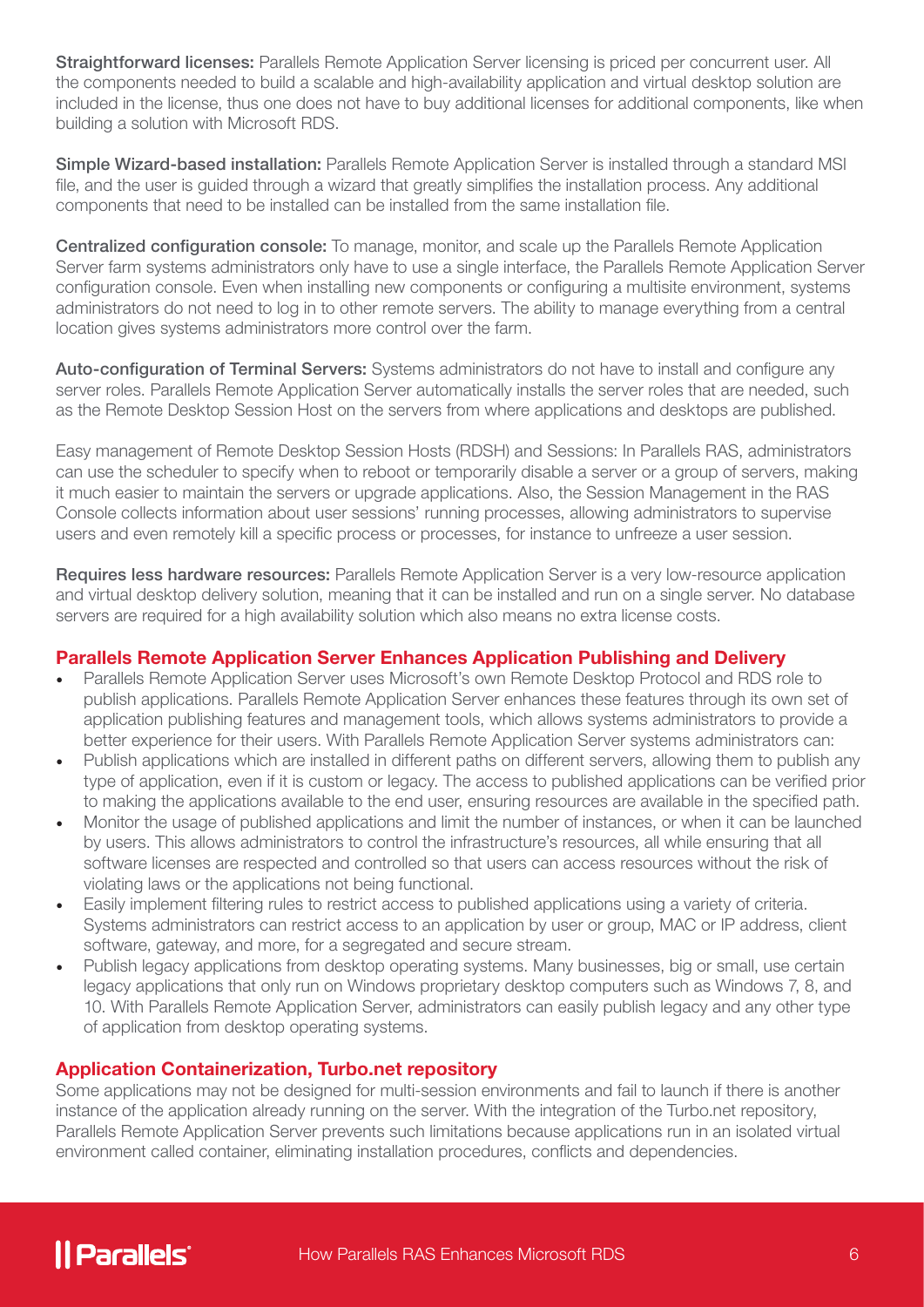Completely transparent to the administrator and without any extra configurations requirements, applications in the Turbo.net repository are available for delivery in the Parallels RAS console like any other application already installed in the farm. As soon as a user requests first-time access to a published application Parallels RAS automatically installs and configures Turbo.net runtime and the application on the RDSH server that receives the user session.

#### Parallels Remote Application Server Enhances End User Software Deployment

End user software deployment is one of the most problematic tasks for systems administrators when setting up an application delivery and virtual desktop solution. This is because of the number of variables of the different hardware and operating systems the solution has to work on. This is another area which Parallels Remote Application Server addresses, making it much easier for systems administrators to manage.

#### Support for a Wider Variety of Operating Systems and Mobile Devices

End user software deployment is one of the most problematic tasks for systems administrators when setting up an application delivery and virtual desktop solution. This is because of the number of variables of the different hardware and operating systems the solution has to work on. This is another area which Parallels Remote Application Server addresses, making it much easier for systems administrators to manage.

#### Support for a Wider Variety of Operating Systems and Mobile Devices

Your users will appreciate that Parallels client software can be installed on popular operating systems such as Windows, Mac®, and Linux. It can also be installed on virtually any type of mobile device, such as the popular Android™ and iOS phones and pad computers, and Raspberry Pi devices.

By supporting almost any type of operating system and device, Parallels Remote Application Server gives systems administrators the flexibility they need, allowing them to easily and effectively implement BYOD policies to manage end user equipment while still meeting their budgetary requirements.

With the latest version of Remote Application Server, Parallels has improved the user experience on mobile devices by allowing administrators to create personalized keystroke shortcuts and by using a SwiftPoint mouse, which is able to transform an iPad® or iPhone® device into a workstation on the fly. It also has improved security enabling the use of Touch ID<sup>®</sup> and passcodes to further secure the access to apps, desktops, and data.

#### Automating the Deployment

Parallels Remote Application Server has a simple solution to the deployment problem: it allows system administrators to automatically deploy and configure end user clients. Administrators can send an email to all users with the client's download links from the Parallels RAS Console. These deployment emails also include auto-configure links, which once clicked the Parallels client is automatically configured on the user's device. Hence, to use a delivered application, users only need to launch the client and double-click the icon of the application they would like to use.

#### Multisite Support

Parallels Remote Application Server allows systems administrators to centrally manage interconnected farms in different physical locations. This gives system administrators in a multisite environment the flexibility they need to better utilize all available resources, because users from one site can access published applications and virtual desktops on another site.

#### Different Client and Server Operating Systems Support

Legacy applications have a lot or limitations, for example they just run under old operating systems such as Windows 2003. Therefore, if you are using RDS you might not be able to run some of your legacy applications because Microsoft requires all servers in a setup to run the same operating system version. So, if for example your setup is running on Windows 2008, which is the earliest version of Windows that supports RDS you cannot run legacy applications that require Windows 2003.

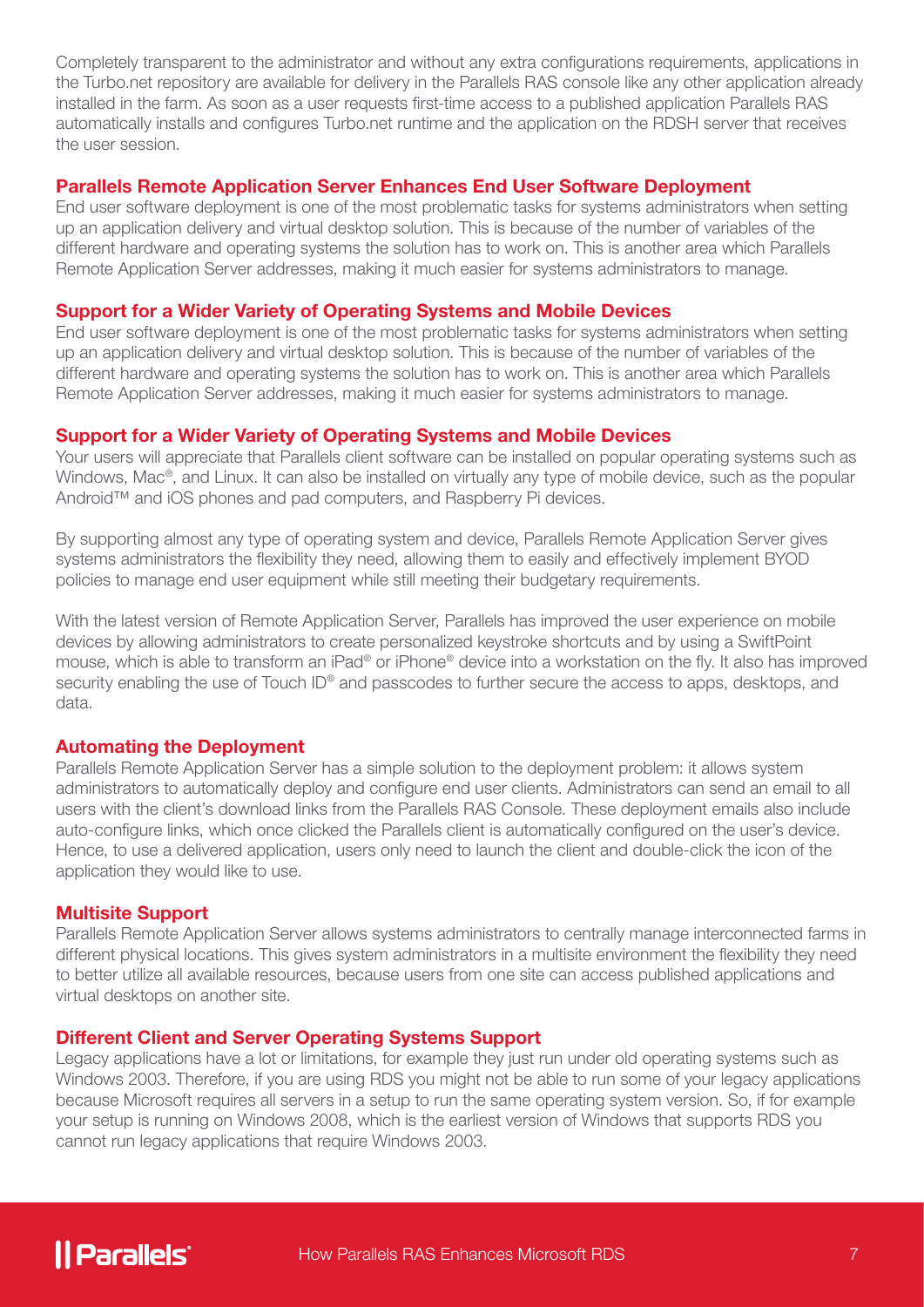On the other hand, the Parallels Remote Application Server provides a wide range of Microsoft Windows Server Operating System support: from 2003SP1 to 2016, and all of these different server operating systems can run together in the same farm.

From the VDI side, Parallels RAS supports templates created with the following versions of Windows as a guest OS: Windows XP SP3, Windows Vista, Windows 7, Windows 8, Windows 8.1, Windows 10.

In addition, if required, Parallels Remote Application Server provides ability to publish desktop/applications from any Windows Client guest including Wake-on-LAN, integrated security, and remote access.

#### Parallels HTML5 Client

Parallels Remote Application Server also has a clientless HTML5 Client. Users can access the published applications and virtual desktops via the HTML5 Client by using an HTML5-compatible browser, such as Google Chrome™, Firefox®, or Internet Explorer®.

The HTML5 Client gives users the freedom to use any type of device and work from any location they want as long as they have a HTML5 browser. The HTML5 Client is based on the HTML5 Gateway which provides Themes Support. This means, businesses can easily personalize the access website by adding logos or colors which best fit their brand image.

#### How Parallels Remote Application Server Enhances Virtual Desktop Publishing and VDI **Solutions**

Like Microsoft RDS, Parallels Remote Application Server is a connection broker solution. This means that it relies on other hypervisor solutions to deliver a VDI solution. Parallels Remote Application Server has been designed in line with the features businesses need to manage and automate most VDI processes, including support for a wide variety of hypervisors.

#### Parallels Remote Application Server Supports Different Hypervisors

Parallels Remote Application Server supports hypervisors from Citrix®, VMware®, Microsoft's own Hyper-V and Nutanix Acropolisand Kernel-based Virtual Machine (KVM). This means that systems administrators can build a VDI solution using a wide range of technologies, thus ensuring that businesses have the best, most personalized setup that utilizes the best technology yet allows them to keep their costs within their budgetary requirements. Virtual machines can be delivered simultaneously from different platforms, offering administrators an extended flexibility when deploying VDI solutions.

#### Automating and Enhancing the VDI Solution

When using Parallels Remote Application Server systems administrators can automate the creation, startup, and deletion of virtual desktops. Such automation ensures that users do not have to wait for their machine to be created and booted up for them to start working, thus resulting in the least possible downtime.

Systems administrators can use Parallels' customized version of Microsoft SysPrep—RASprep—to automatically prepare and configure the virtual desktops. Compared to Sysprep, RASprep is faster because it modifies a lower number of configurable parameters, thus allowing a quicker deployment of the VDI desktops. Using linked clones, each deployed virtual machine shares virtual disks with the parent virtual machine in an ongoing manner. This allows multiple virtual machines to use the same software installation, also saving disk space and provisioning time.

Parallels Remote Application Server also allows systems administrators to configure the automated deletion of unused VMs, so that no resources are wasted and there is always enough hard disk space available to cater for new machines.

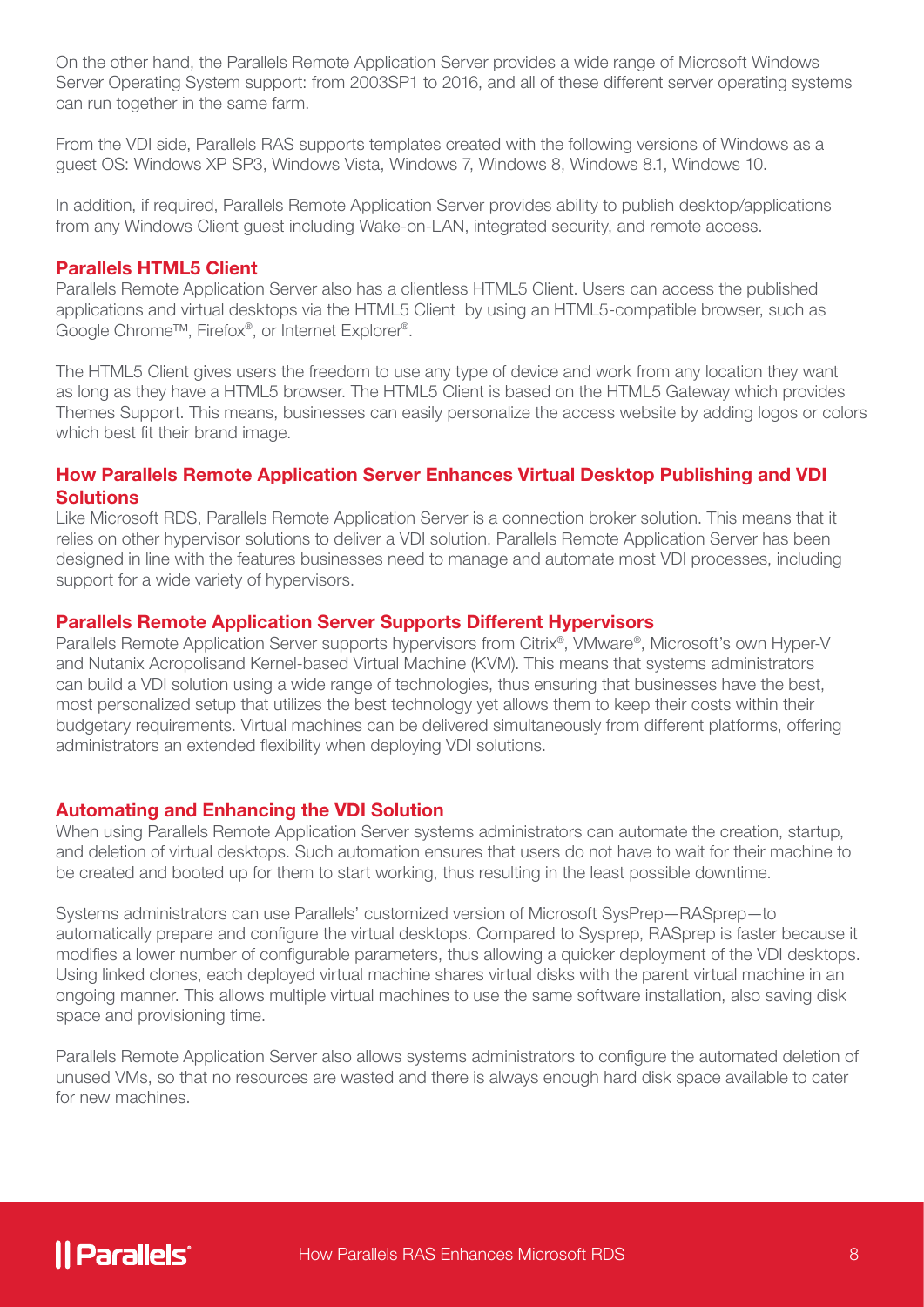#### Parallels Remote Application Server Enhances Client Management & Helpdesk Support

If there is one thing that system administrators agree on, it is that they hate providing helpdesk support. Helpdesk support takes a lot of time, which ideally should be spent on maintaining and improving the IT infrastructure. Moreover, the lack of tools reduces troubleshooting and helpdesk support to a type of guess work. Threfore, when you have a large and complex infrastructure such as an application delivery and virtual desktop solution, it is important that it also has the right tools to simplify client management and helpdesk support.

#### Client Management

Parallels Remote Application Server provides a comprehensive client management solution for Windows XP, 7, 8.1, and 10. Parallels Remote Application Server allows systems administrators to shadow their users' sessions, remotely start, shutdown, and restart end user terminals. It is also possible to configure users' policies such as disabling the use of removable drives or print screen, deploy firewall rules and set device up in kiosk mode, which means transforming a personal computer into a thin client. For client management, Microsoft recommends its own solution: System Center Configuration Manager (SCCM), which requires its own license, meaning it is available at an additional cost.

Local applications can also be added with the published applications for a complete synergy between local and virtual applications.

#### Helpdesk Support

Parallels Remote Application Server has its own centralized logging system, which is separate from that of the operating systems'. This separate authentication system allows systems administrators to easily identify any issues that may be impacting the user connection or the published resources. It also helps them easily correlate existing problems with infrastructure changes, thus making troubleshooting much easier and resulting in less users' disruptions.

User endpoint lockdown: By locking down the users' endpoint, systems administrators can limit the applications the users can use. In a Microsoft RDS setup, it is possible to partially lock down user terminals; however, this requires a lot of manual work. On the other hand, in a Parallels Remote Application Server environment, administrators can lock down and convert traditional Windows based PCs into thin client-like endpoints, where an alternative desktop is used to simplify access to available published resources with just a mouse click.

#### **Reports**

Reports are vital to businesses. They allow management to keep track of employees' productivity, and also allow administrators to monitor the infrastructure usage, enabling them to plan ahead and ensure that they always have enough resources to cater for user needs. Once configured, systems administrators can use Parallels Remote Application Server reporting to generate a wide variety of reports including user session activity, devices used, session activity on the server, server health reports, and many more.

#### Parallels Remote Application Server Makes Load Balancing, High Availability, and Scalability Easy

An application delivery and virtual desktop solution needs to be easily scalable so that it can cater for user demand and always be available. With such a solution, even a minimal amount of downtime can be crippling to productivity. However, this problem can be avoided with high availability and an easily scalable solution, which reduces downtime to a bare minimum through a system of backups for the server. Such an offering is not difficult to configure and maintain, and consequently does not drain company finances.

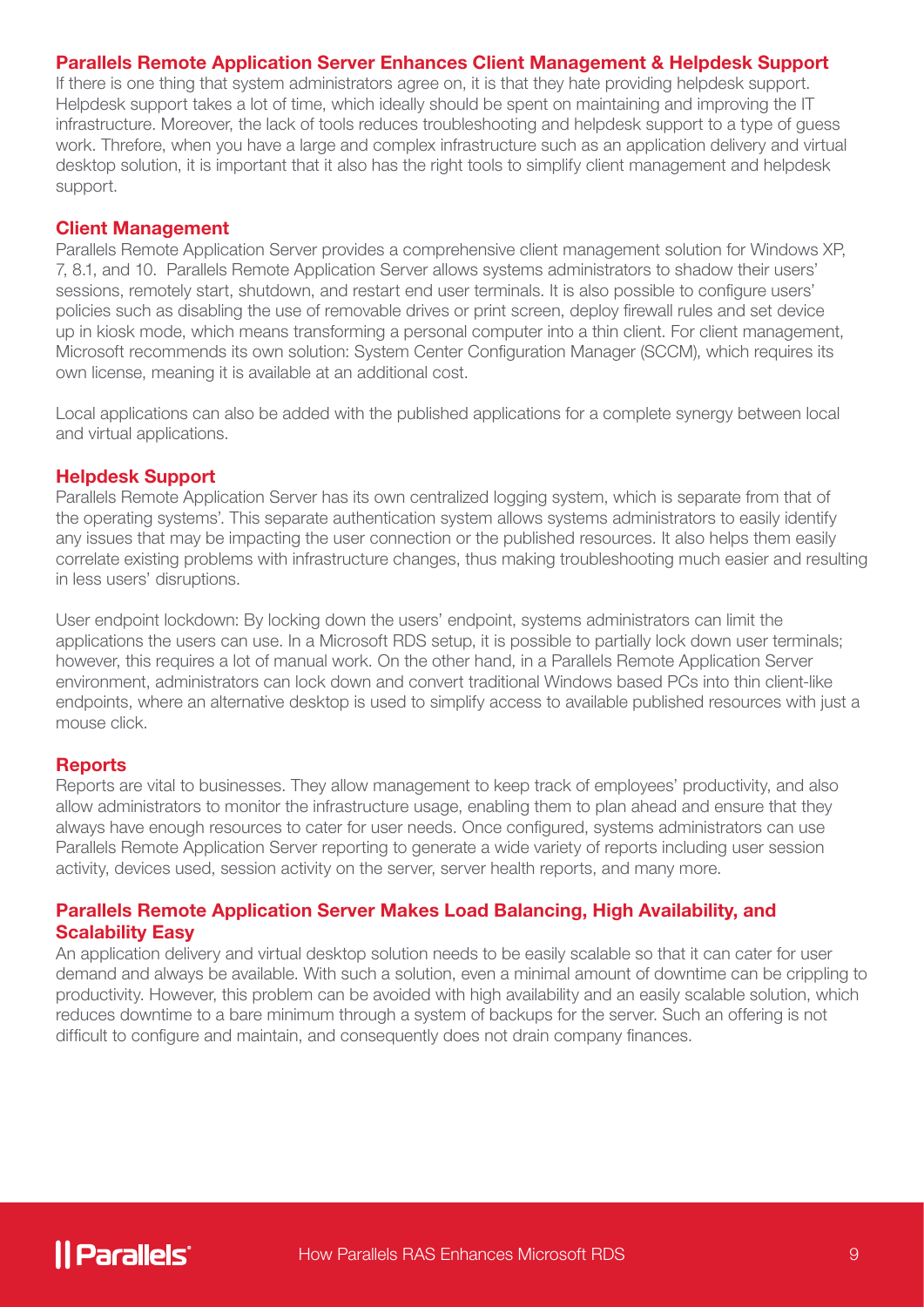#### Load Balancing in Parallels Remote Application Server

An out-of-the-box installation of Parallels Remote Application Server load balances all the incoming connections. Before redirecting an incoming connection to a server on the farm, Parallels Remote Application Server checks the CPU load and memory usage on each server, and also the number of concurrent user sessions each server has got. It then redirects the new incoming connection to the least busy server, ensuring an optimum user experience. The Parallels' load balancing system is also config free, therefore System administrators do not have to configure anything.

#### High Availability in Parallels Remote Application Server

To build a high availability solution with Parallels Remote Application Server, systems administrators must Load-Balancers, Gateways, RD Servers and to some degree Publishing Agents. Though the process is very easy since all the components can be installed from the central Remote Application Server configuration console via an easy to follow wizard It means that administrators do not have to log in to the new servers to configure them one by one, greatly reducing setup time and the risk of human error.

#### Delivering Applications and Virtual Desktops in Different Physical Locations

When building an application and virtual desktop delivery solution, it is important to think of scalability. Businesses grow, and so does their user base. With a scalable solution, systems administrators do not have to rethink and rebuild the farm each time they need to cater for more users.

Parallels Remote Application Server was designed with scalability in mind. Adding new components to the farm is very easy and most of the tasks can be done via a wizard from the central configuration console. Parallels Remote Application Server also supports multisite environments. A multisite environment can be setup within a single farm.

Systems administrators can set up different Remote Application Server sites in different physical locations and centrally manage all sites. In a multisite environment, users can also access published objects from sites to which they are not directly connected.

#### Parallels Remote Application Server Enhances the Security of Your RDS Infrastructure

Even though it is often overlooked, the security of an IT infrastructure is vital to every business. IT security involves more than just protecting your business assets from malicious hackers and attacks; it also involves the ability of systems administrators to control employee access and keep track of everything that is happening on their IT infrastructure.

#### Authentication

Parallels Remote Application Server provides systems administrators with a wide variety of authentication mechanisms. Administrators can integrate third-party authentication servers such as DeepNet, SafeNet, and RADIUS to authenticate users. Users can also use a smart card as a means of authentication when using both Windows and Linux.

By being able to support third-party authentication servers, systems administrators can segregate the different roles of the IT infrastructure, reinforcing its security.

#### Filtering Access to Published Applications and Virtual Desktops

The larger the user environment is, the more important filtering is. In a typical organization, systems administrators need to have all the necessary tools to restrict user access.

When using Parallels Remote Application Server, systems administrators are not limited to filtering access only by Active Directory users and groups. They can filter incoming connections via IP address, gateway, client type, MAC address, and more. Systems administrators can also limit the number of concurrent sessions and the number of application that can run: this means a completely control of used licenses at any time (even optimizing licensing costs). Administrators can also schedule when users can access applications on each server or server group according to a predefined schedule optimizing the applications usage.